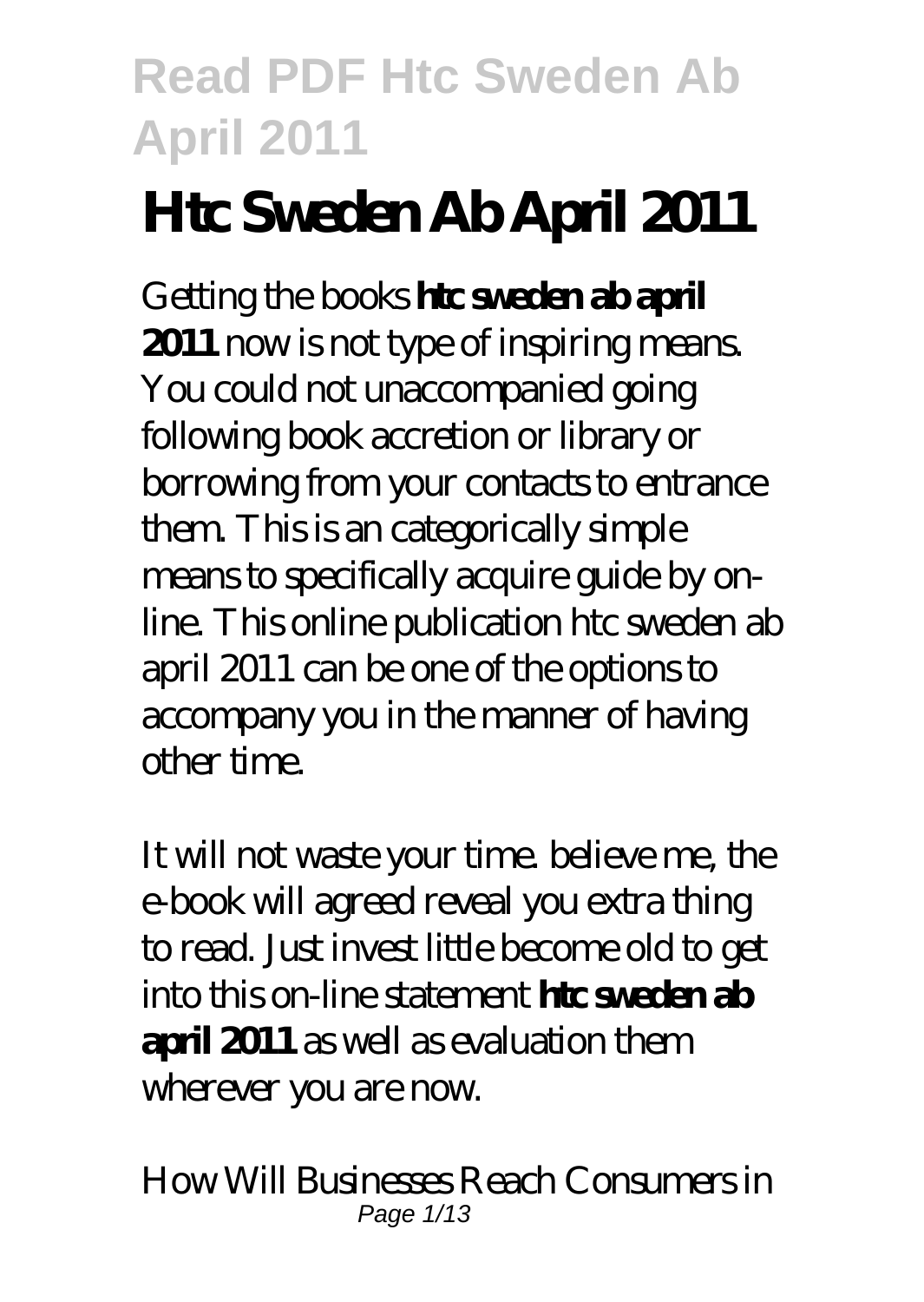*2020? - MI\u0026DS 2011 - QuantumDigital video* [Monthly Compilation] August 2019 Current Affairs in English

How to grind an HTC Superfloor™ – Step by step*HTC DURATIQ X8 Belt Change in 40 minutes HOW TO | HTC presents - Tips and tricks for floor grinding*

HTC 510 Product movie

Swedish HTC Academy and company presentation*HTC DURATIQ 5 - ENGLISH HOW TO | HTC presents - How to read DURATIQ HMI HTC DURATIQ™ Field Test A demo of HTC grinding machines Peter Weibel: Intelligent Interfaces and the Impact on the Experience of Art* How to polish concrete floors in 3 steps - [fast video] HTC Super floor polished concrete (Bronze) Polished cream only Charlbury west Oxfordshire Steve Peck **Polished** Page 2/13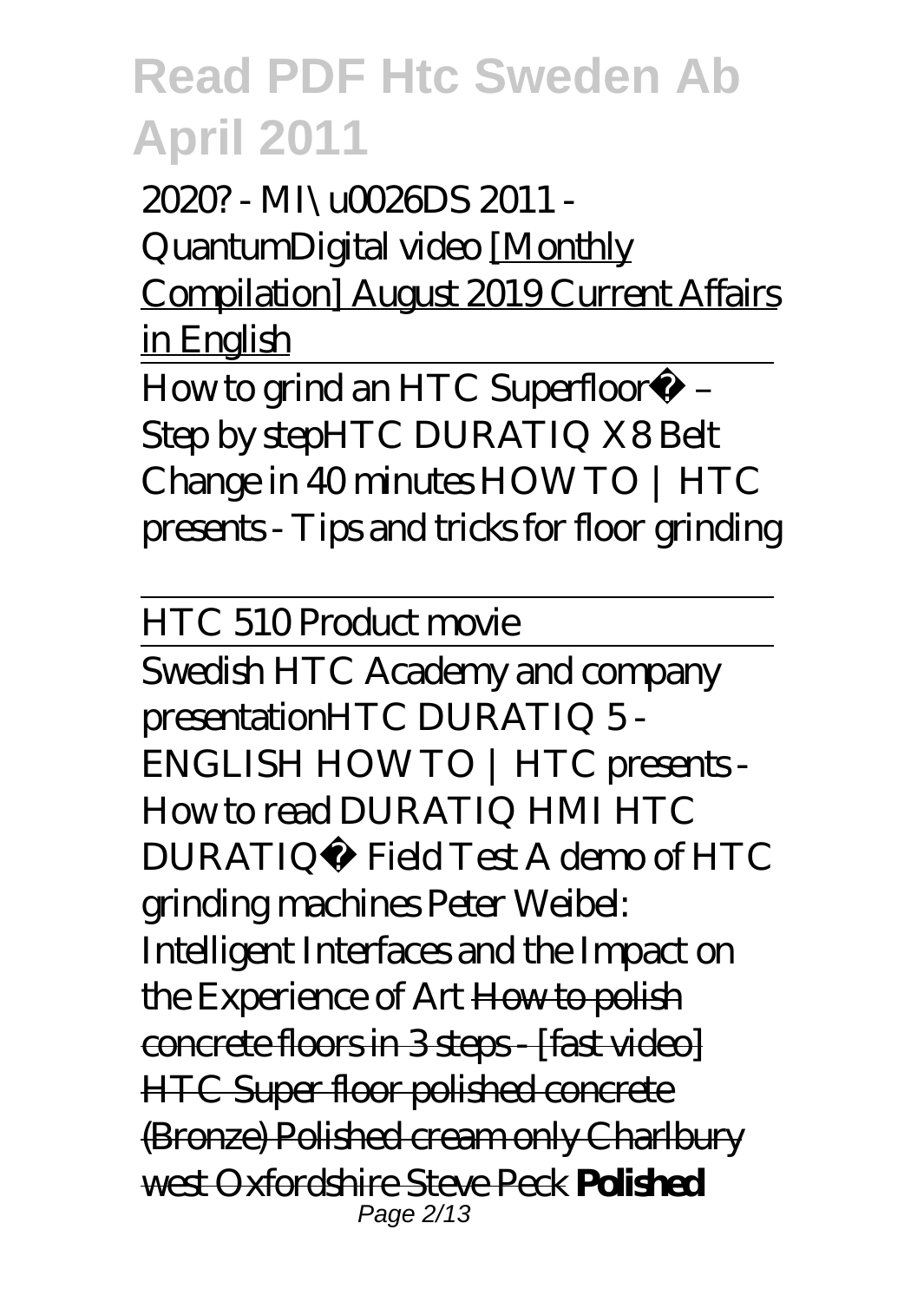**Concrete Process** How To Diamond Grind A Concrete Floor The basic concept of HTC Superfloor The making of a HTC Superfloor (timlapse of polishing concrete) HTC Duratiq RX8 Concrete Grinding Diamond Grinding Floor Preparation using HTC Grinder (1) *How to grind a HiPERFLOOR® with commercial finish - by Husqvarna A demo of HTC grinding machines* HOW TO | HTC presents - How to choose the correct diamond tool Polished Concrete Flooring grinding / roughing off stage HTC SwedenHT<del>C Case Story - 11.000</del> m² polished concrete (HTC Superfloor<sup>™</sup>) in an exhibition hall CONX AB RIVAL SCANMASKIN HTC **OSE Initial Charcoal Gasifier Design The Lost** Night Watch New HTC 1500 ixT-Designed for industrial grinding *Htc Sweden Ab April 2011* © HTC sweden ab, 2011. HN11#April

Page 3/13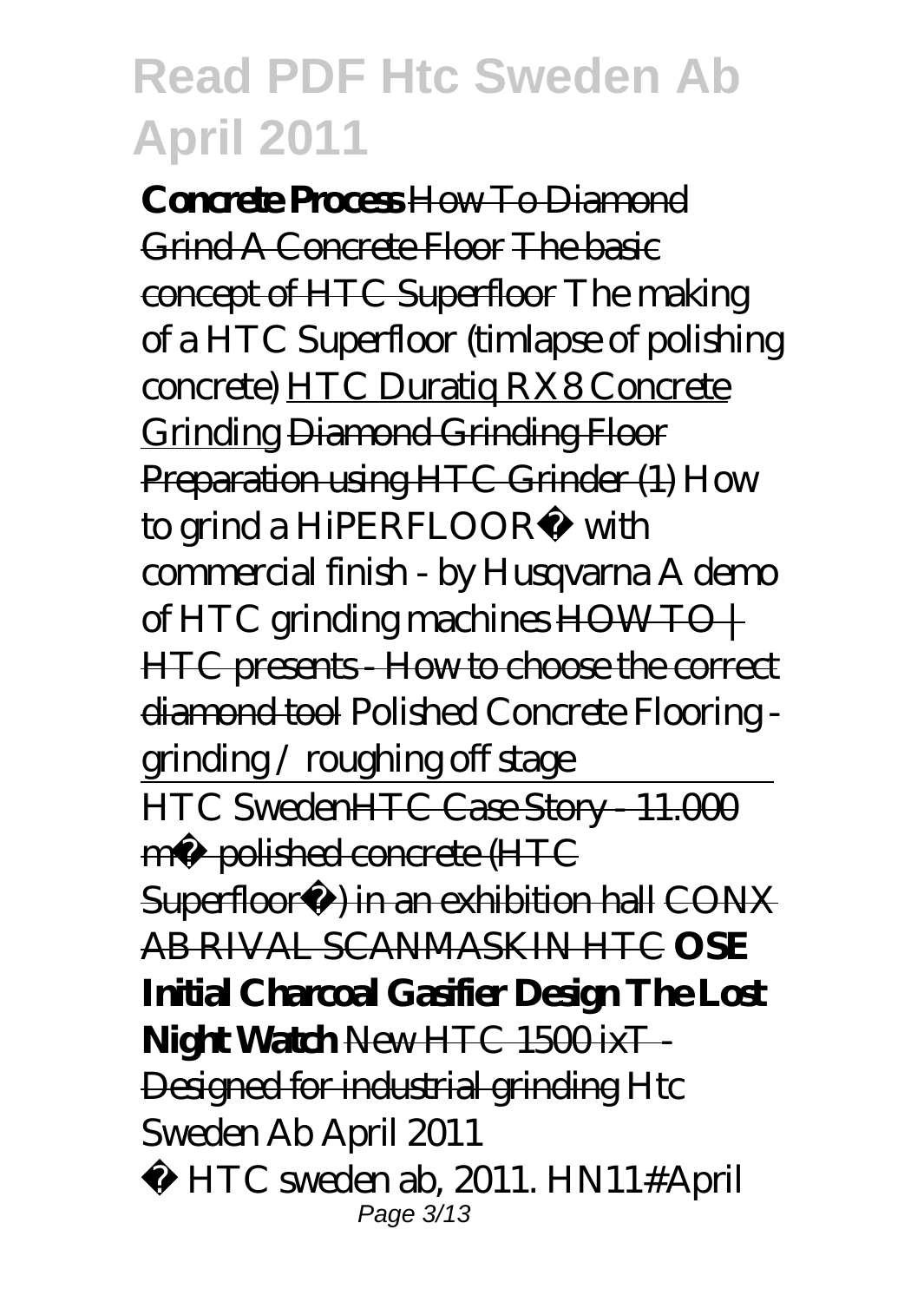Produced and printed by HTC Sweden AB. HTC News is a newsletter that is published in Swedish and English. Publisher: Lars Landin HTC sweden ab P.O Box 69, SE-614 22 Söderköping, Sweden Tel:  $+46(0)121-29400$  Fax:  $+46$ (0)121-152 12 www.htc-floorsystems.com

*HTC Sweden AB # April - 2011* htc-sweden-ab-april-2011 2/9 Downloaded from datacenterdynamics.com.br on October 26, 2020 by guest FutureTech 2011, held in Crete, Greece, in June 2011. The 123 revised full papers presented in both volumes were carefully reviewed and selected from numerous submissions. The papers are organized in topical sections on  $f$ <sub>u</sub> $m$ 

*Htc Sweden Ab April 2011 | datacenterdynamics.com* Page 4/13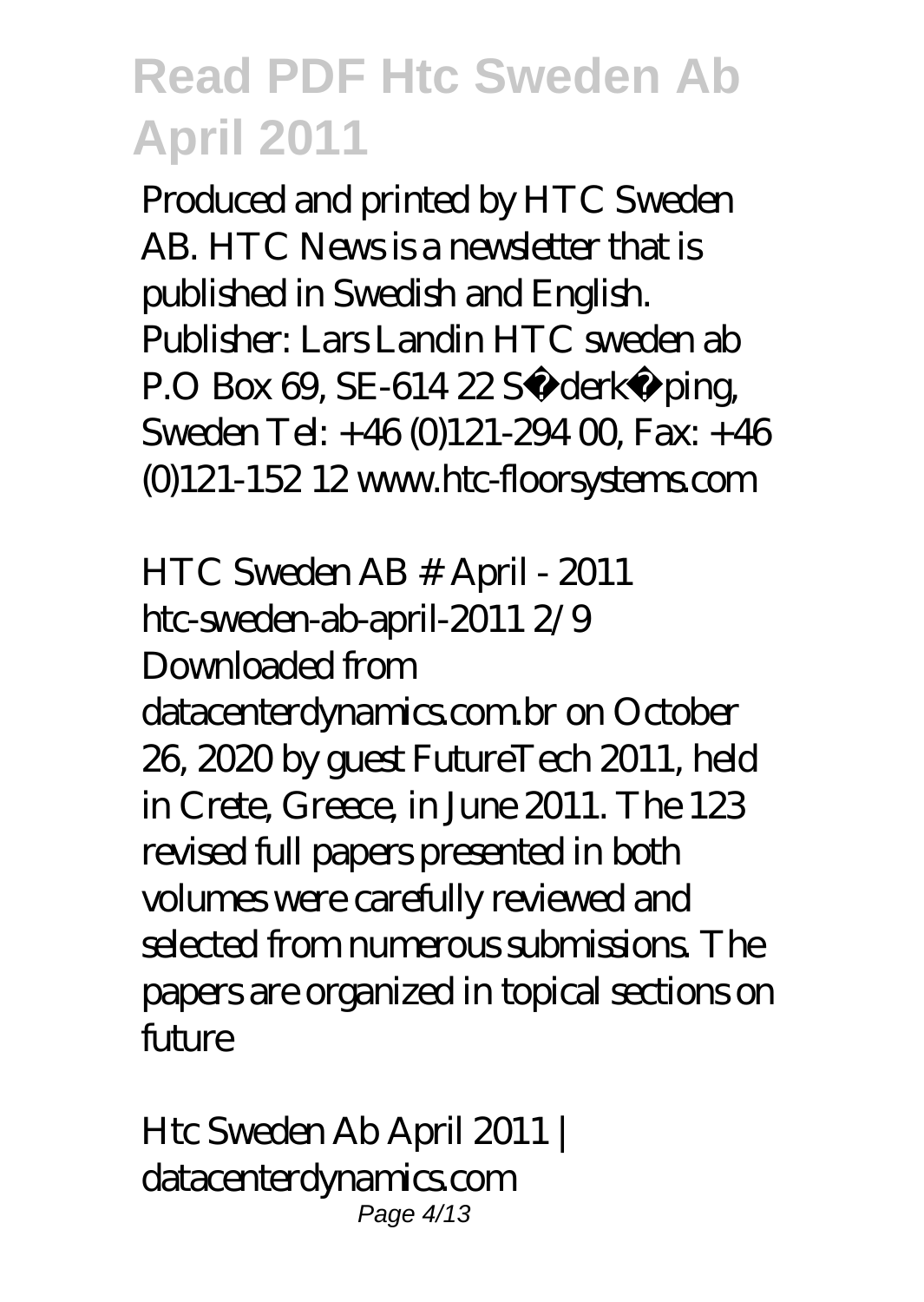HTC News April 2011 5-19-2011 Download the latest issue of HTC News. Read more. PRESS RELEASE: New advanced edge grinder from HTC 4-15-2011 ... HTC Sweden AB (HTC) is the proprietor of the European patent No. EP  $1702714$  ("the Twister Patent"), which was granted in May 2007.

*HTC - news, events, exhibitions, downloads, videos and photos* HTC Sweden AB # November - 2010 page 6 - 7 Stockholm International Fairs page 2 - 3 Case story page 10 HTC Academy 2011 official dates Cramo invest in floor grinding page 8 - 9 page 11 Twister™ revolutionizes ... April 5 - 7, 2011 Paris, France Batimat November 7 - 12, 2011 Paris, France ISSA October 18 - 21, 2011

*HTC Sweden AB* Page 5/13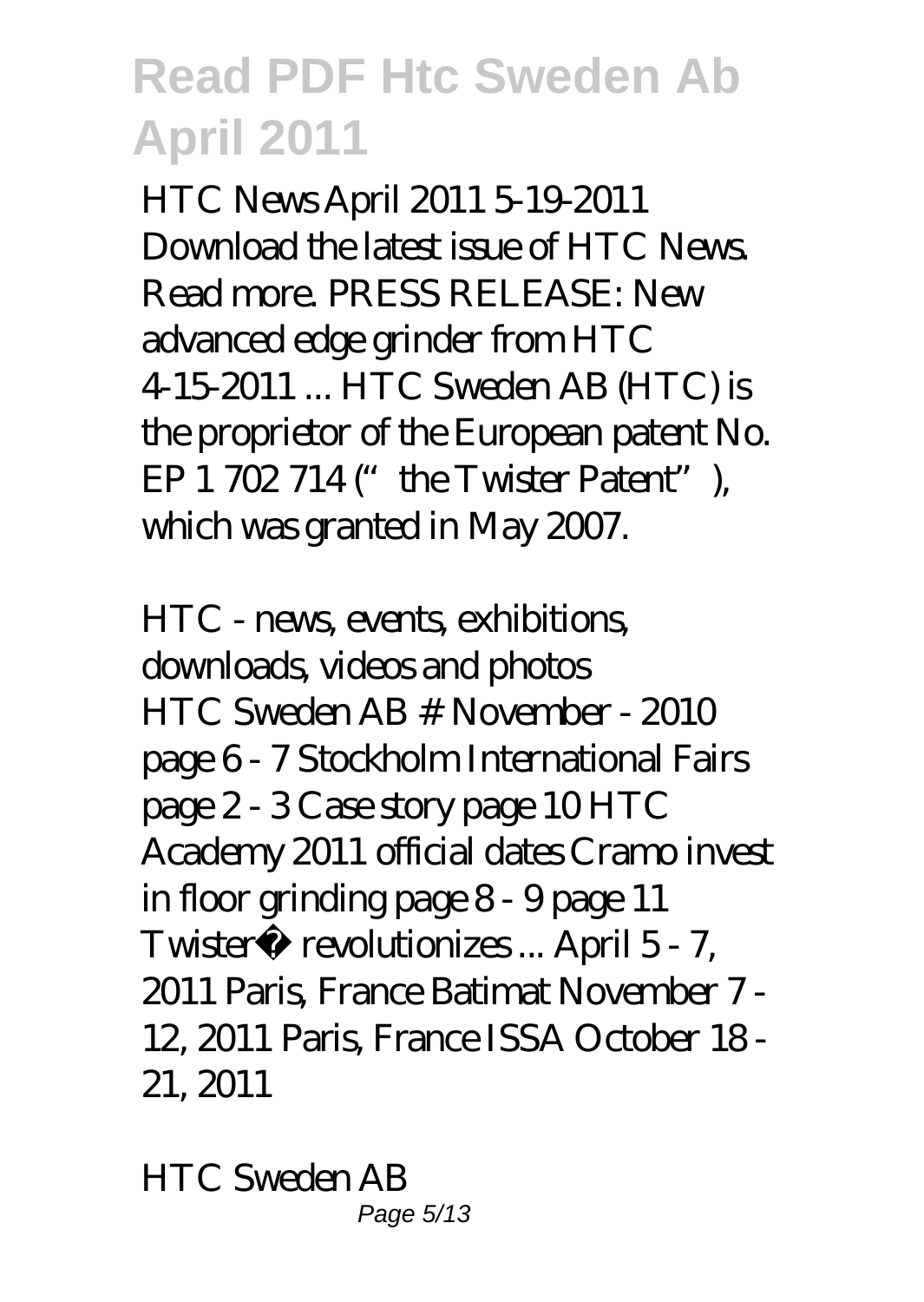Produced and printed by HTC Sweden AB. HTC News is a newsletter that is published in Swedish and English. Publisher: Hå kan Thysell HTC Sweden AB P.O Box 69, SE-614 22 Sö derköping, Sweden Tel: +46  $(0)121-29400$  Fax:  $+46(0)121-15212$ www.htc-floorsystems.com The patent dispute in the Swedish High Court of Justice between HTC Sweden, the ...

#### *HTC Sweden AB*

Arriving by plane. If you are travelling by plane our nearest airport is Norrköping Airport, which is approximately a 10 minute taxi journey from our office. If you are arriving in Stockholm/Nykö ping Skavsta the taxi journey is approximately 1 hour.

*HTC Sweden, the head office based in Söderköping, Sweden* Page 6/13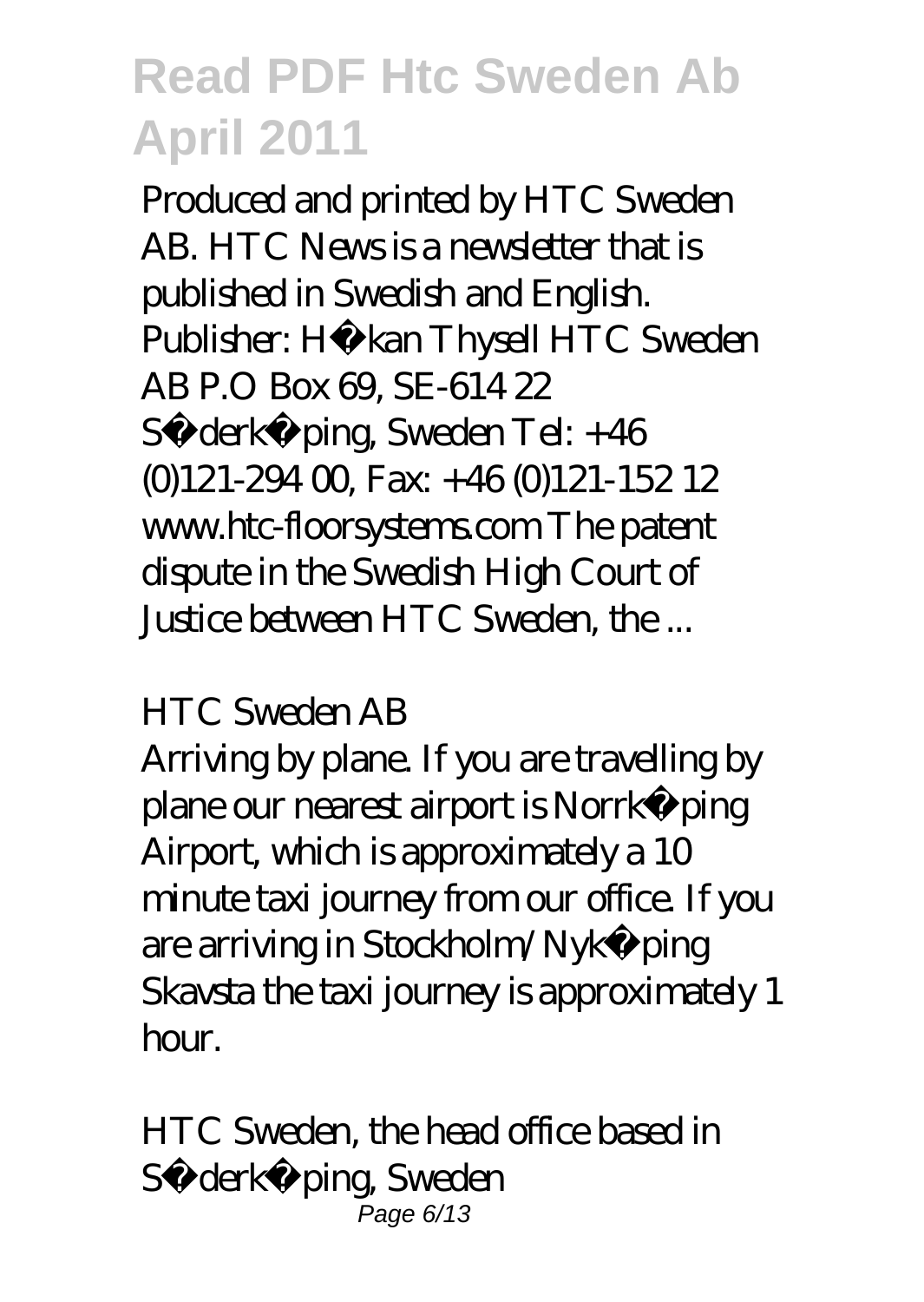Moreover, htc mobile prices are quite reasonable so a consumer won't hesitate when buying a htc smartphone in Sweden. For assistance in choosing a htc phone in Sweden, On this page Mobile57 Sweden providing latest htc mobile prices, and features. So consumers can check the price and specs in order to find out a suitable htc phone.

*HTC Mobile Prices In Sweden | Htc Phone Features And Specs ...* Find HTC Dealer. HTC have distributors in most part of the world. Find your local distributor or contact HTC if no distributor is available in your country. HTC Academy. The HTC Academy has since 2004 educated thousands of satisfied professionals worldwide. Book your seat  $n x$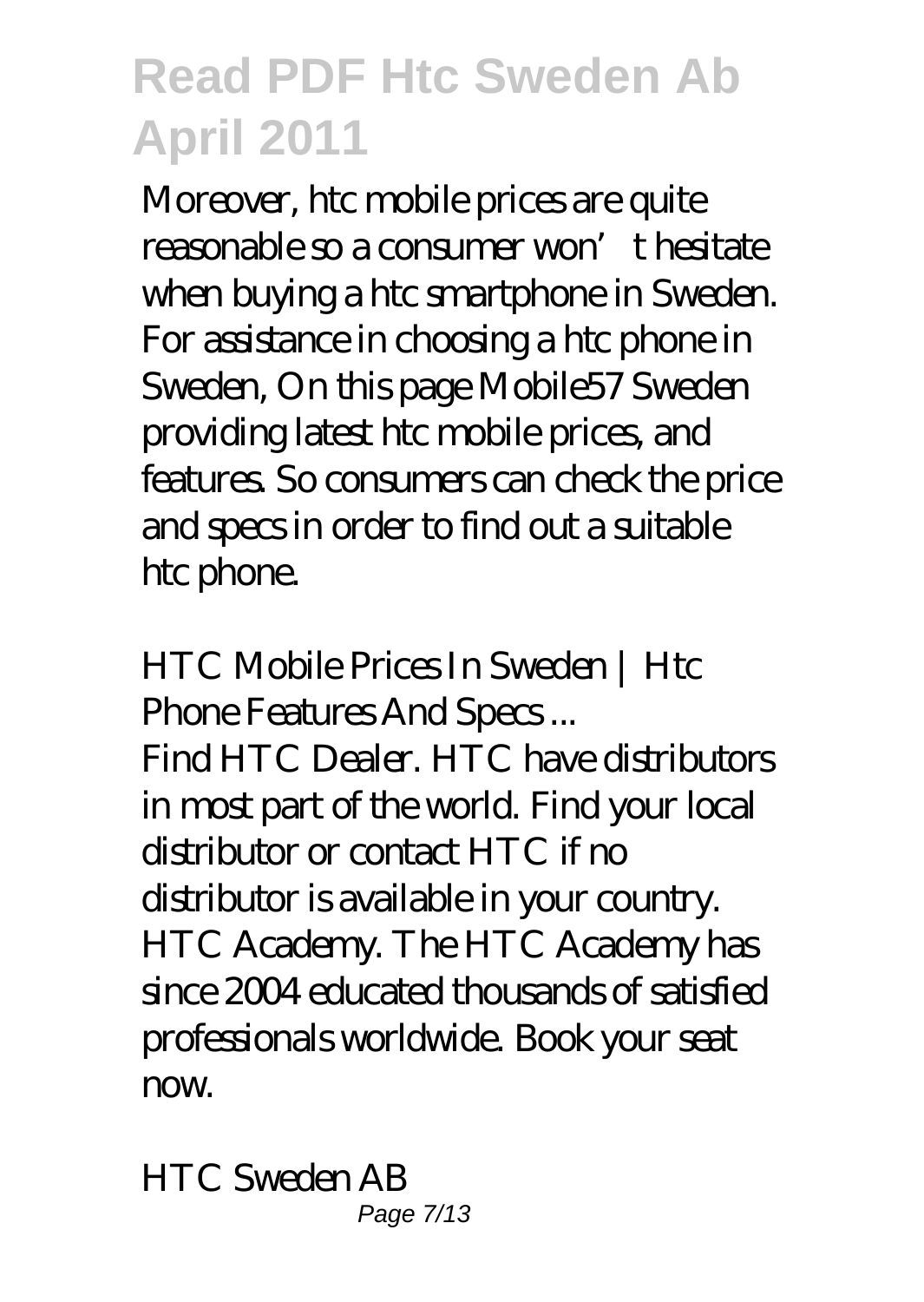HTC launches new tools and propane drive floor grinder 2-4-2020 HTC XX3, XX4 and DURATIQ XP6 Read more. New sales office in Tilst, Denmark 1-31-2020 February 1 Read more. HTC introduces HTC Grout+ 12-17-2019 Pores and cracks filling system Read more. Subscribe to newsletter. Find HTC **Dealer** 

### *Grinding machines - HTC Superfloor polished concrete floors*

Company profile page for HTC Sweden AB including stock price, company news, press releases, executives, board members, and contact information

*HTC Sweden AB - Company Profile and News - Bloomberg Markets* HTC Sweden is a fast growing company that was founded in 1987. In 1992 HTC Sweden launched a patent pending system Page 8/13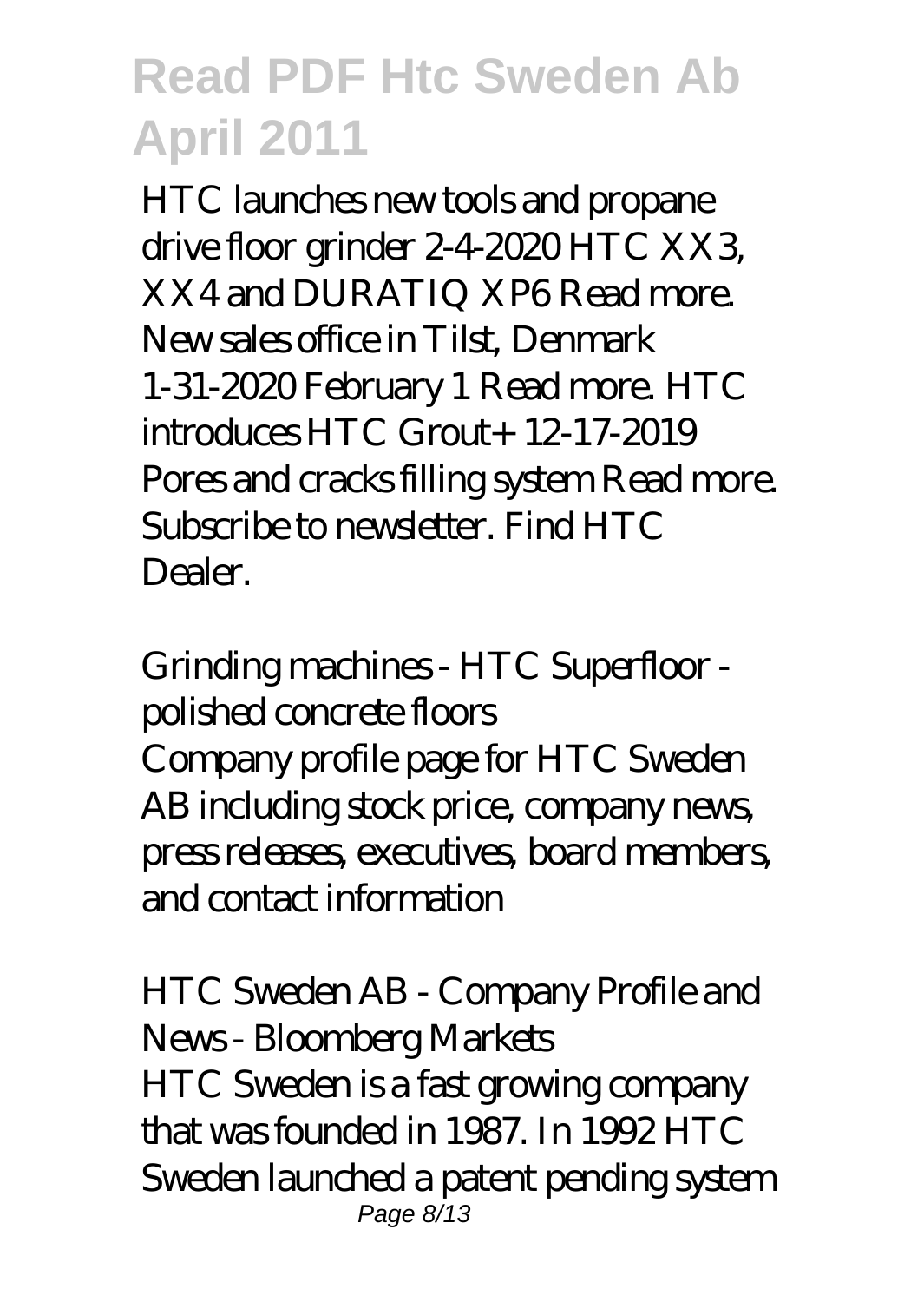used to grind various surfaces. Today HTC is the market leader within diamondbased floor grinding and cleaning. HTC has developed unique floor solutions such as polished concrete, e.g HTC Superfloor<sup>™</sup> and in 2005 another revolution was released the unique diamond deaning system...

*HTC Sweden - news.cision.com* HTC Sweden AB, based in Sö derköping, a manufacturing and contracting company within floor care and concrete grinding has posted the group's best ever turnover and earnings performance in the first half of 2010. The half-year result before tax was MSEK 5,4  $(4,2)$ , a margin of  $3,4\%$   $(2,9)$ .

*Abrasives Companies News: HTC Group Posts Turnover growth ...*

19-05-2011. A new issue of HTC News is Page 9/13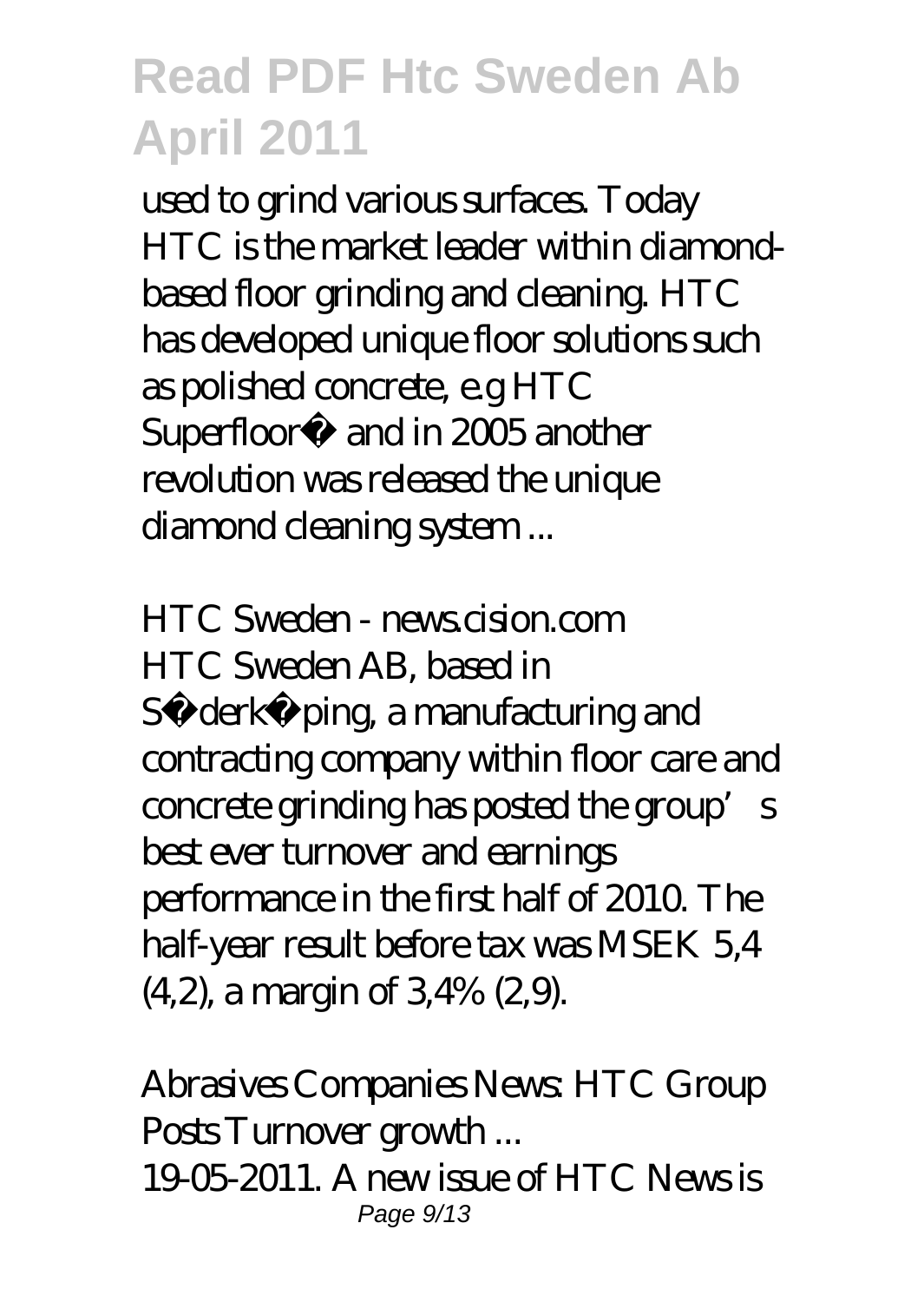now out and available for download on the website. HTC News is a printed magazine, which is now also available on our website, that is produced by HTC Sweden AB in Swedish and in English and contains the latest news for our customers and partners.

### *HTC News April 2011 - htcfloorsystems.com*

HTC Sweden AB forbeholder sig ret til at ændre beskrivel serne i denne manual uden forudgående varsel. • Denne manual må hverken helt eller delvist kopieres eller på nogen måde anvendes uden HTC's skriftlige godkendelse. Varemærker HTC er et varemærke, der ejes af HTC Sweden AB. Øvrige navne og produkter, der nævnes i

*HTC SWEDEN AB www.htcsweden.com Manual* HTC United Kingdom This site uses Page 10/13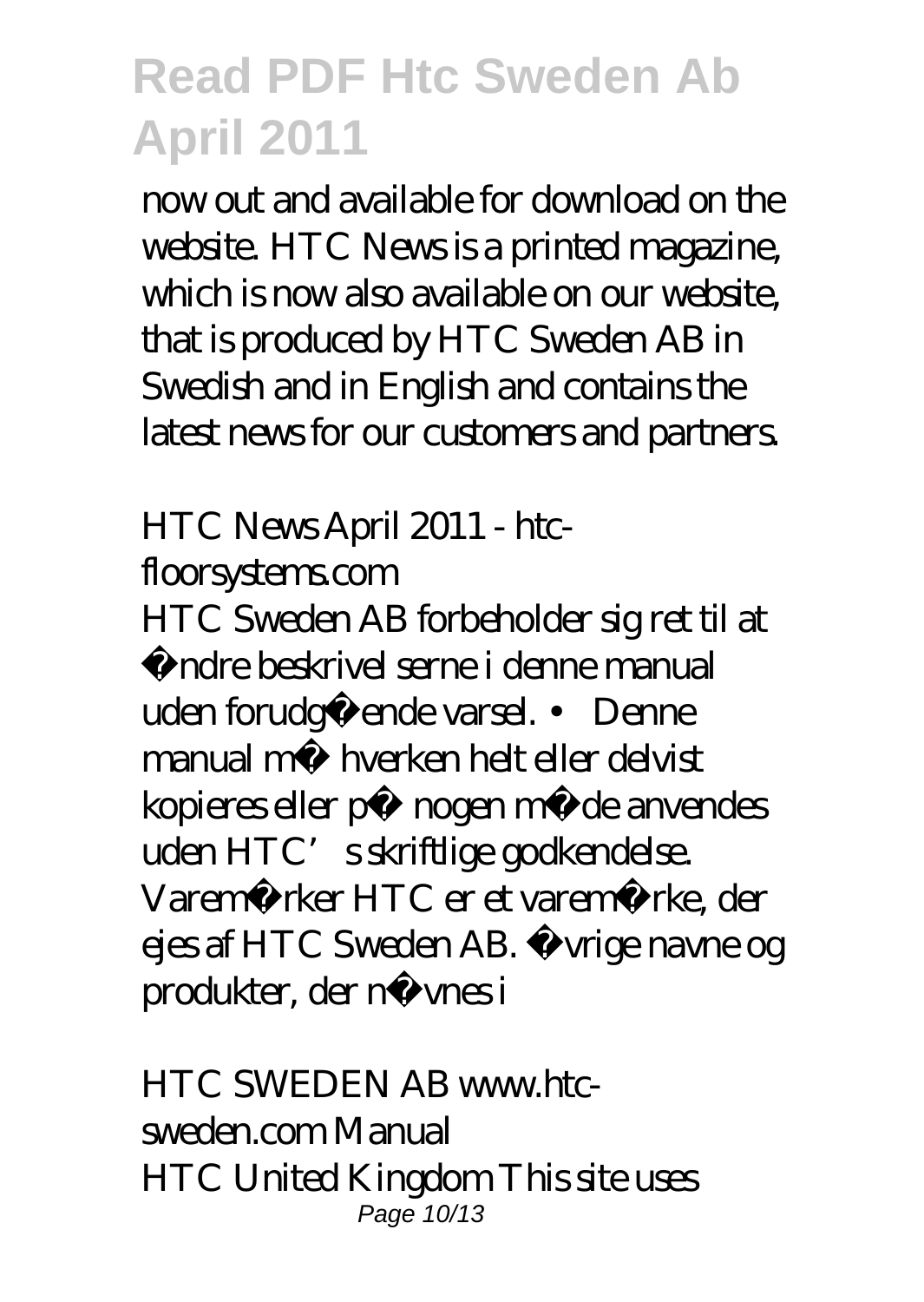cookies to optimize website functionality, analyze website performance, and provide personalized experience and advertisement. You can accept our cookies by clicking on the button below or manage your preference on Cookie Preferences.

### *HTC United Kingdom*

About us HTC - the market leader in floor grinding! Since HTC Sweden AB began in 1987, HTC has developed into the world's leading manufacturer and supplier of complete grinding and maintenance ...

### *HTC Professional Floor Systems | LinkedIn*

April 15, 2020 Today, 19 Crimes, the first winery that used augmented reality to bring their labels to life, continues to disrupt the market and announced a multiyear partnership with Entertainment Icon, Page 11/13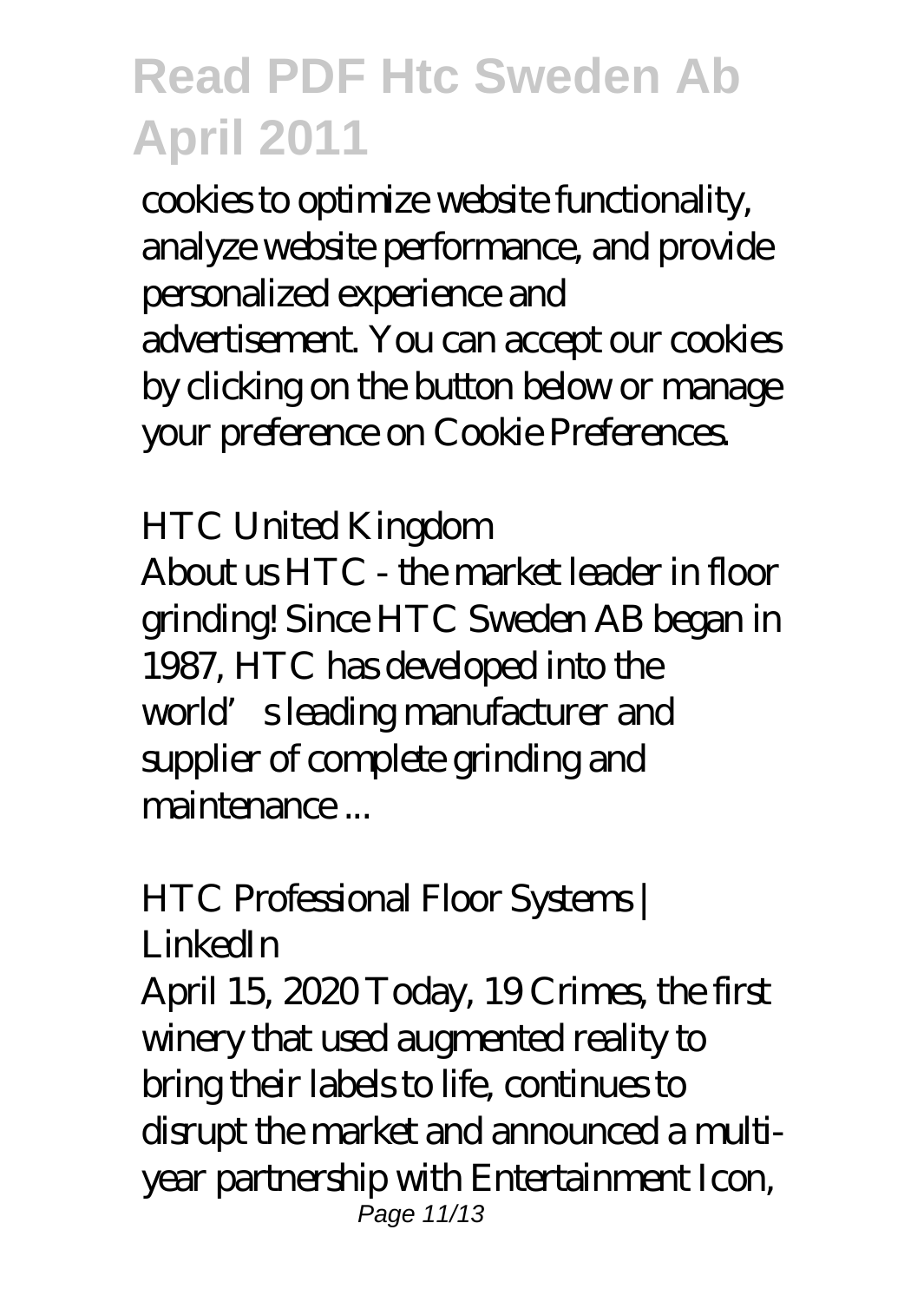Snoop Dogg. Snoop Dogg kicks off the partnership with 19 Crimes first California wine, appropriately named 'Snoop Cali Red', which will ...

*Home - Treasury Wine Estates* www.htc-floorsystems.com HTC Sweden AB Postal address: Box 69, 614 22 Sö derköping, Sweden Visitors/delivery address: Klevvägen 7614 92 Sö derköping, Sweden Phone: +46  $(0)121-29400$  Fax  $+46(0)121-15212$  Email: info@htc-sweden.com  $7/7/2011$  $20420$  PM

*HTC Fenix II A new complete series* Annual General Meeting of Saab AB (publ) on 7 April 2011. Proposal for resolution regarding Nomination Committee . Agenda item 17 . The Nomination Committee submits the following proposals for a Nomination Page 12/13